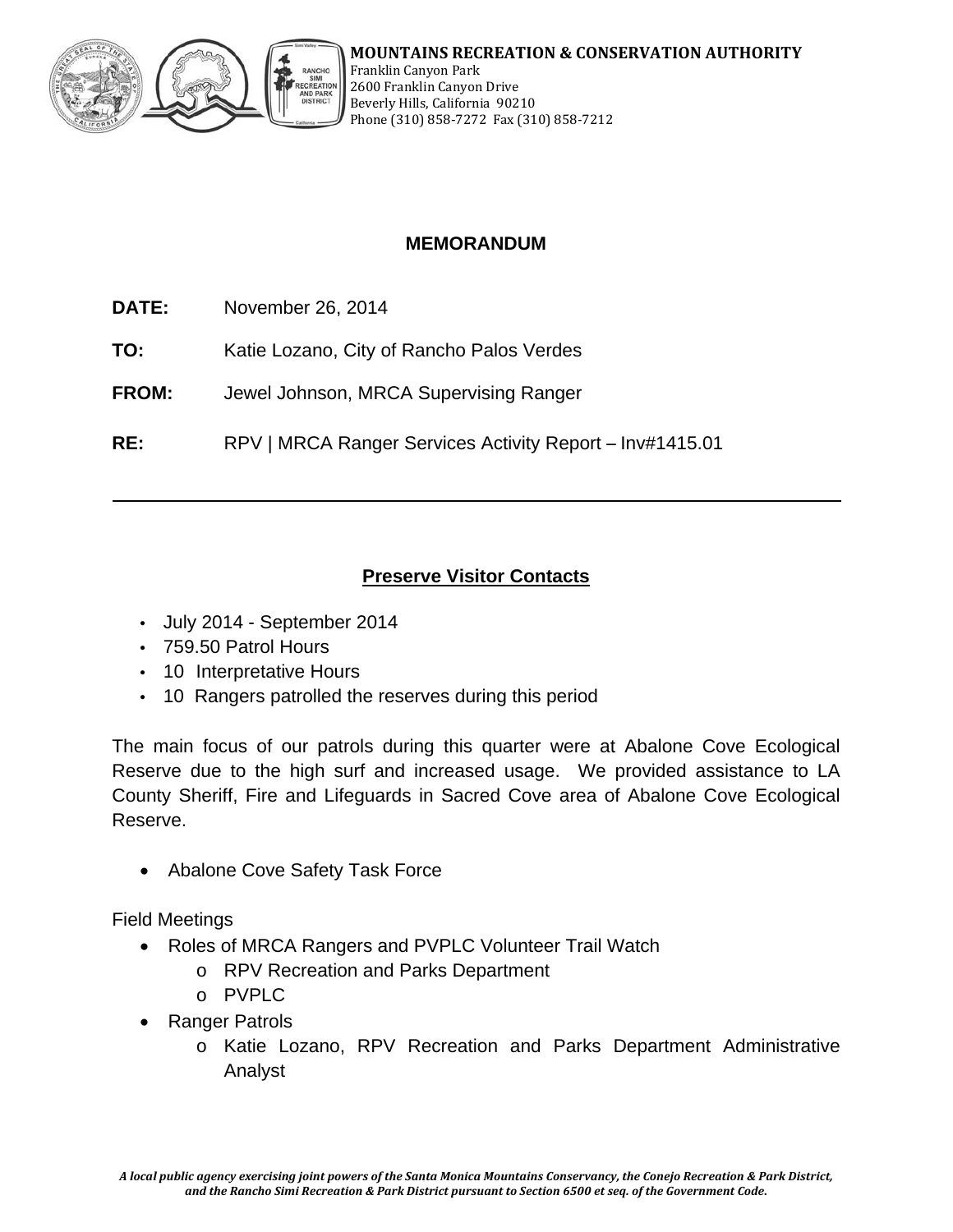### **35 - Citations Issued**

Pelican Cove

• Camping (Dismissed | Bail Schedule not approved by Court)

RPV Beach

• No Animals on Beach  $-3$ 

Abalone Cove

• No Fires Allowed  $-2$ 

Portguese Bend Reserve

- $\bullet$  Unauthorized Trail Use  $-4$
- Dog off Leash 2

Filiorum Reserve

• Dog off Leash

Ladera Linda Community Center

• Reckless Driving

Sacred Cove

- Area Closed 19
- Nudity

# **53 - Ranger Hotline Calls**

- Abalone Cove Reserve
	- o Evidence of Fire Pit
	- o "Line" Fishing
	- o Park Hours inquiry
	- o Vandalism
	- o Cutting vegetation to make shade
	- o Camping inquiry
	- o Lost Kayak
	- o Unauthorized Trail Use (Hikers)
	- o People swimming in caves
	- o Illegal take in tide pools
	- o Fishing Boat (Legal)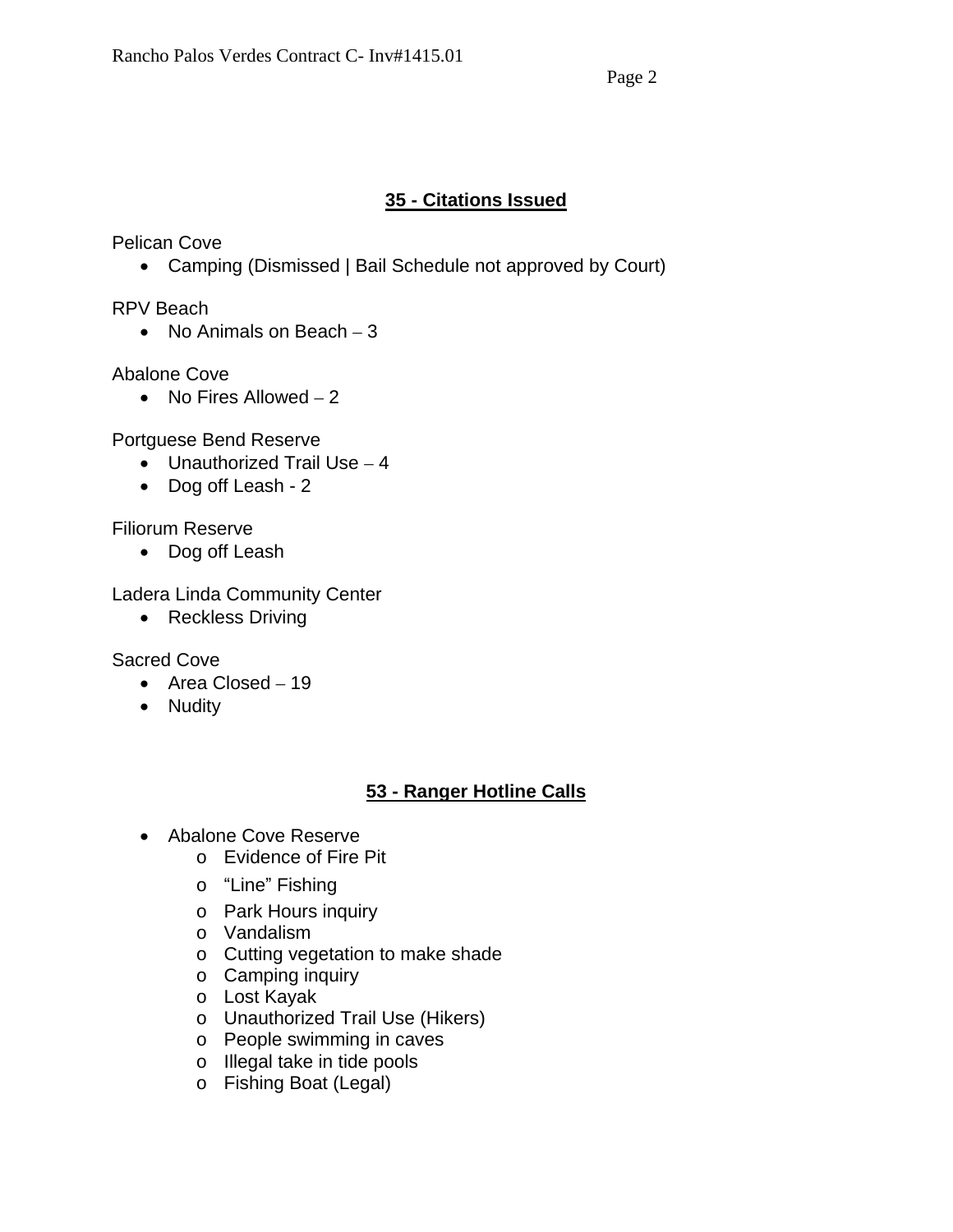### **Ranger Hotline Calls cont**'

- Portuguese Bend Reserve
	- o Gate left open
	- o Unauthorized / Unidentified vehicle in Reserve
	- o Unauthorized trail use (Hikers)
	- o Water main break off Vanderlip Trail
	- o Lost dog
	- o Reckless biker
- Ocean Trails Reserve | RPV Beach
	- o Dogs on beach
	- o Paragliding inquiry
	- o Dead Seal
	- o Fire Access inquiry
	- o Loud Party (unknown location)
	- o Trash pick-up inquiry
- Alta Vicente Reserve | Pelican Cove
	- o Ranchos Camino Dog Park
		- Bees in tree (found no evidence)
	- o Spearfishing (No Take Area)
- Vicente Bluffs Reserve
	- o Unauthorized Trail Use (Hikers)
	- o Homeless sleeping on bench
	- o People walking along shore below PVIC
- Forrestal Reserve
	- o Dune buggy stuck
	- o Protective rope doesn't seem safe
- Filiorum Reserve
	- o Neighbors hitting balls onto trail
- MISC
	- o Ticket question
	- o Fishing at Coronado Ferry Landing
	- o Car full of people smoking and graffiti at Terranea Resort
	- o Camp below Bay Club
	- o Archery Range hours
	- o White fox sighting
	- o Locked in Shoreline Park